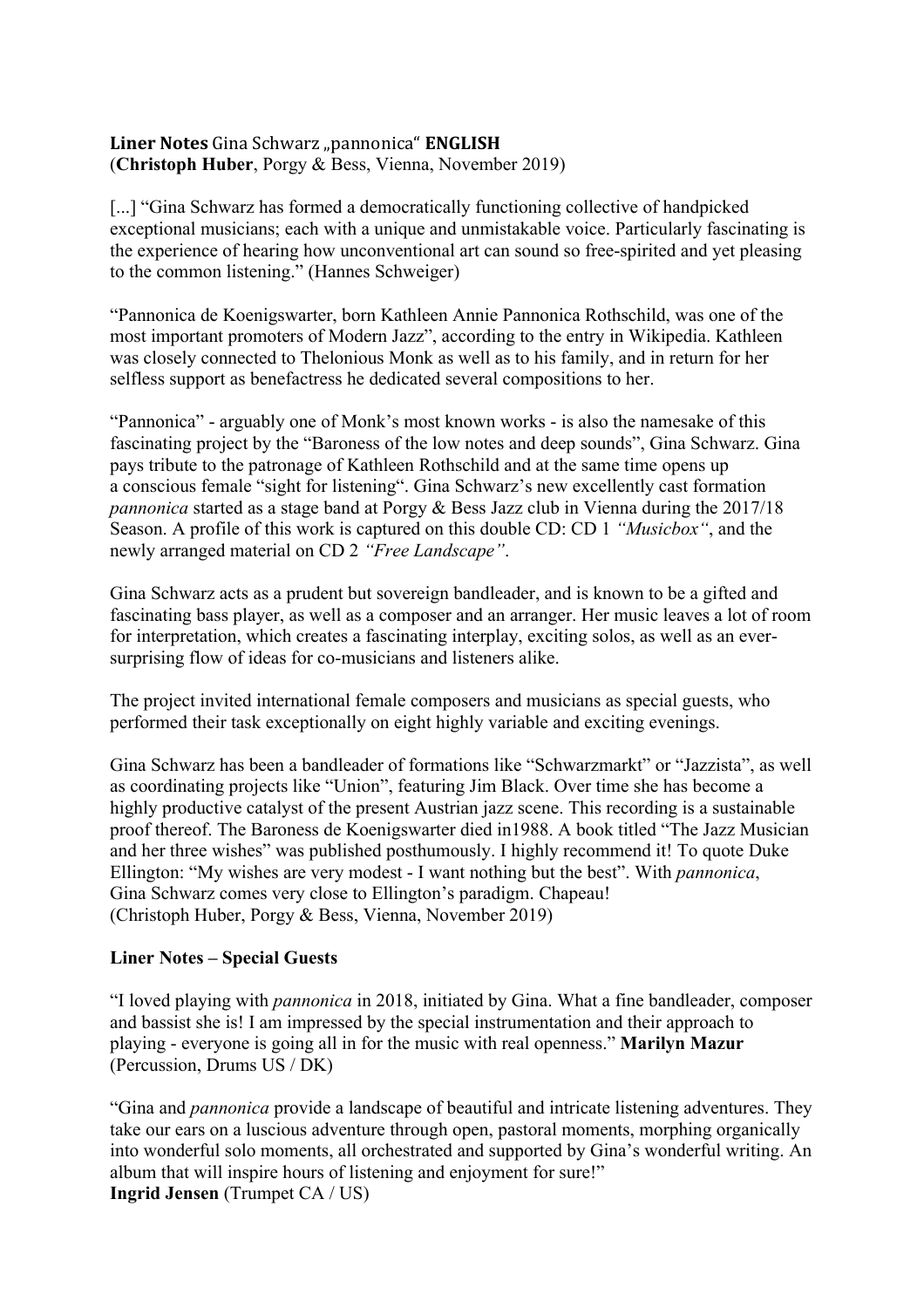"With this ensemble Gina has created a very diverse and thus super inspiring pool of creativity. It was a tremendous pleasure to dive into her original music with those awesome musicians." **Angelika Niescier** (Saxophon PL / DE)

"Gina Schwarz's *pannonica* creates sonic landscapes, which are full of beautifully crafted musical intricacies and a clear and bold emotional connection to each note. Being part was an experience that greatly enriched me as a musician." **Camila Meza** (Guitar, Vocals CL / US)

"Being invited to play with *pannonica* is like receiving a nice gift. The musicians involved in this project take amazingly good care of your music and refine it! The best present a composer/songwriter could ask for! What a beautiful and genius concept initiated by Gina Schwarz. *Pannonica* creates so many new musical universes, which wouldn't have existed otherwise ... connecting musicians all over!" **Karin Hammar** (Trombone SE)

"It was so much fun and an honor to be part of Gina's *pannonica* with all these wonderful musicians! She is an experienced leader, great musician and composer and full of energy and fresh ideas. We need more of these special moments where everybody is opening up to create something new and inspiring. Thanks Gina!" **Julia Hülsmann** (Piano DE)

"Playing with Gina's *pannonica* in 2018 was really deeply rewarding, their dedication was inspiring; all great and sincere musicians, really good at experimenting and pushing themselves to find other spaces." **Sylvie Courvoisier** (Piano CH / US)

 $\_$  , and the contribution of the contribution of  $\mathcal{L}_\mathcal{A}$  , and the contribution of  $\mathcal{L}_\mathcal{A}$ 

## **Liner Notes** Gina Schwarz "pannonica" **GERMAN** (**Christoph Huber**, Porgy & Bess, Vienna, November 2019)

[...] "Gina Schwarz hat aus der Zusammenstellung handverlesener MusikerInnen ein zutiefst demokratisch funktionierendes Kollektiv geformt, in dem jede/jeder ein unüberhörbares Stimmrecht hat. Ausnehmend spannend das Erleben, wie man auf unkonventionelle Art freigeistig konventionell klingen kann." (Hannes Schweiger)

"Pannonica de Koenigswarter, geb. Kathleen Annie Pannonica Rothschild, war eine der wichtigsten Förderinnen des Modern Jazz." So steht es in ihrem Lexikon-Eintrag, und auch, dass sie mit Thelonious Monk, der sich für ihr selbstloses Tun als Gönnerin gleich mit mehreren ihr gewidmeten Kompositionen revanchierte, und seiner Familie eng verbunden war. "Pannonica" ist eine davon, und so lautet auch der Titel eines spannenden Projektes rund um die "Baroness der tiefen Töne", Gina Schwarz, die einerseits das Mäzenatentum der Namensgeberin wieder in Erinnerung ruft (solche Menschen gehen schon seit Langem ab!) und andererseits damit einen bewusst femininen "Hörblick" eröffnet. Dieses Projekt startete als Stageband im Porgy & Bess, es wurden Komponistinnen und Musikerinnen eingeladen, die ihre Aufgabe meisterhaft lösten und für insgesamt acht höchst unterschiedliche und spannende musikalische Abende sorgten. Einen Querschnitt aus diesen Arbeiten gibt es auf dieser Doppel-CD nachzuhören (CD 1 "Musicbox"), plus neu konzipiertes Material (CD 2 "Free Landscape") mit jener Band, die in der Saison 2017/18 allmonatlich auf der Bühne stand, also als bestens eingespielt gilt. Gina Schwarz fungiert als umsichtige und souveräne Bandleaderin, die sich als gewiefte und kompetente Komponistin und Arrangeurin